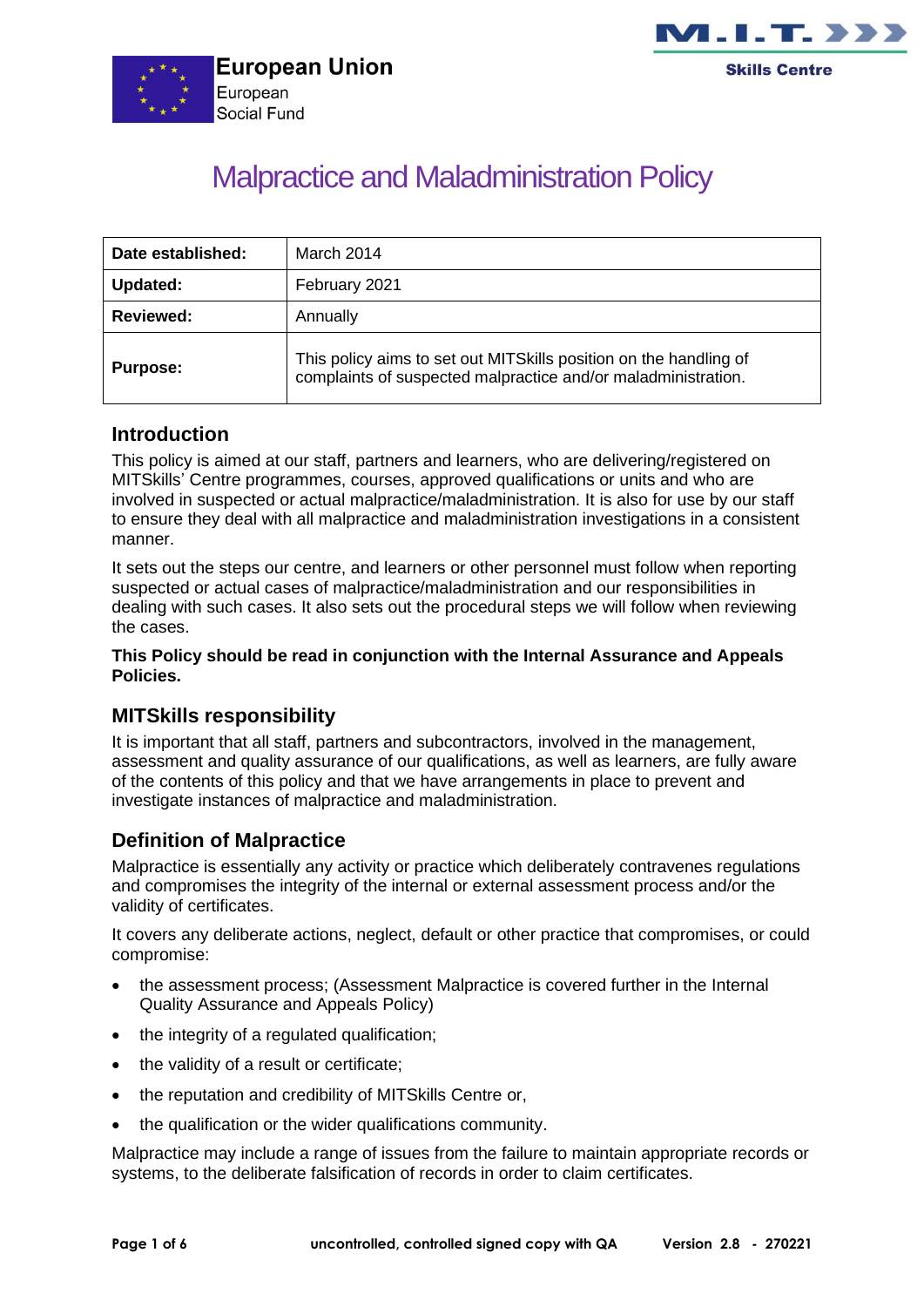



For the purpose of this policy this term also covers misconduct and forms of unnecessary discrimination or bias towards certain or groups of learners.

# **Definition of Maladministration**

Maladministration is essentially any activity or practice which results in non-compliance with administrative regulations and requirements, including the application of persistent mistakes or poor administration.

Examples of maladministration

- Persistent failure to adhere to our learner registration and certification procedures.
- Persistent failure to adhere to our centre recognition and/or qualification requirements and/or associated actions assigned to the centre.
- Late learner registrations (both infrequent and persistent).
- Unreasonable delays in responding to requests and/or communications from MITSkills.
- Inaccurate claims for certificates.
- Failure to maintain appropriate auditable records, e.g. certification claims and/or forgery of evidence.
- Withholding of information, by deliberate act or omission, from us which is required to comply with MITSkills Internal Quality Assurance or External bodies quality assurance including audits.

Examples of malpractice

- Failure to carry out internal assessment, internal moderation or internal verification in accordance with MITSkills or awarding bodies requirements.
- Deliberate failure to adhere to appropriate learner registration and certification procedures.
- Deliberate failure to continually adhere to the Awarding Bodies centre recognition and/or qualification approval requirements or actions assigned to MITSkills.
- Deliberate failure to maintain appropriate auditable records, e.g. certification claims and/or forgery of evidence.
- Fraudulent claim(s) for certificates.
- Intentional withholding of information from us which is critical to maintaining the rigour of quality assurance and standards of qualifications
- Collusion or permitting collusion in exams/assessments.
- Learners still working towards qualification after certification claims have been made.
- Plagiarism by learners/staff.
- Copying from another learner (including using ICT to do so).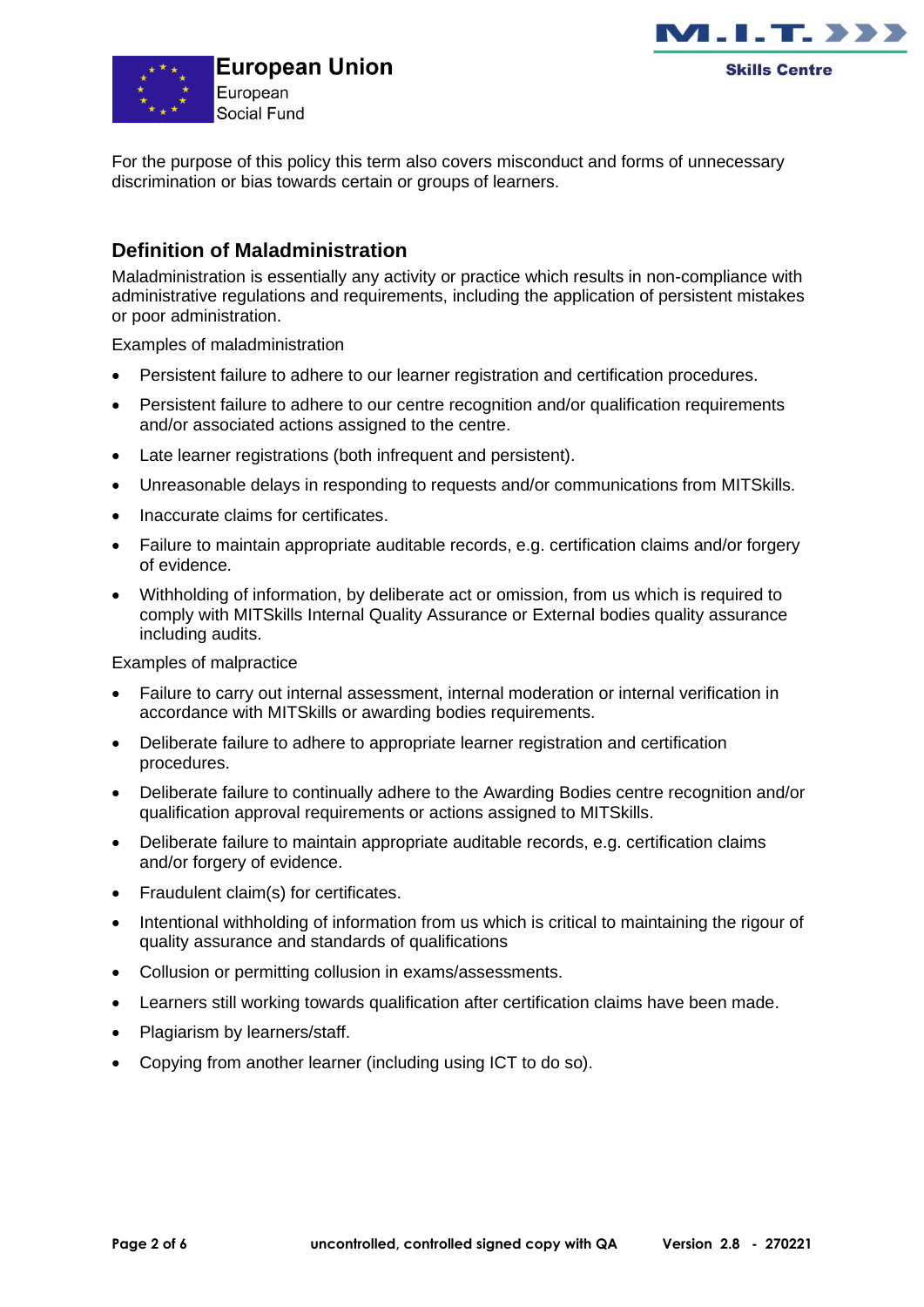



## **Process for making an allegation of malpractice or maladministration**

Anybody who identifies or is made aware of suspected or actual cases of malpractice or maladministration at any time must immediately notify the Directors of MITSkills. In doing so they should put them in writing/email and enclose appropriate supporting evidence.

All allegations must include (where possible) the following

- Learner's name and registration number.
- MITSkills' staff members name and job role if they are involved in the case.
- Details of the course/qualification affected, or nature of the service affected.
- Nature of the suspected or actual malpractice and associated dates details and outcome of any initial investigation carried out by the centre or anybody else involved in the case, including any mitigating circumstances.

The Directors will then set up an initial investigation and will ensure that staff involved in the initial investigation are competent and have no personal interest in the outcome of the investigation.

In all cases of suspected malpractice and maladministration reported we'll protect the identity of the 'informant' in accordance with our duty of confidentiality and/or any other legal duty.

## **Confidentiality and whistle blowing**

Sometimes a person making an allegation of malpractice or maladministration may wish to remain anonymous. Although it is always preferable to reveal your identity and contact details to us, if you are concerned about possible adverse consequences you may request that the Directors do not divulge your identity.

While we are prepared to investigate issues, which are reported to us anonymously we shall always try to confirm an allegation by means of a separate investigation before taking up the matter with those the allegation relates.

# **Responsibility for the investigation**

In accordance with regulatory requirements all suspected cases of maladministration and malpractice will be examined promptly by MITSkills to establish if malpractice or maladministration has occurred and will take all reasonable steps to prevent any adverse effect from the occurrence as defined by Ofqual.

We will acknowledge receipt of any notification or complaint of suspected maladministration or malpractice and as appropriate, we will inform, relevant external parties within 48 hours.

Our Directors will be responsible for ensuring the investigation is carried out in a prompt and effective manner and in accordance with the procedures in this policy and will allocate a relevant member of staff to lead the investigation. That member of staff will aim to establish whether the malpractice or maladministration has occurred, and review any supporting evidence received or gathered by MITSkills.

## **Notifying relevant parties**

Where applicable, our Directors will inform the appropriate regulatory authorities if we believe there has been an incident of malpractice or maladministration which could either invalidate the award of a qualification or if it could affect another awarding organisation.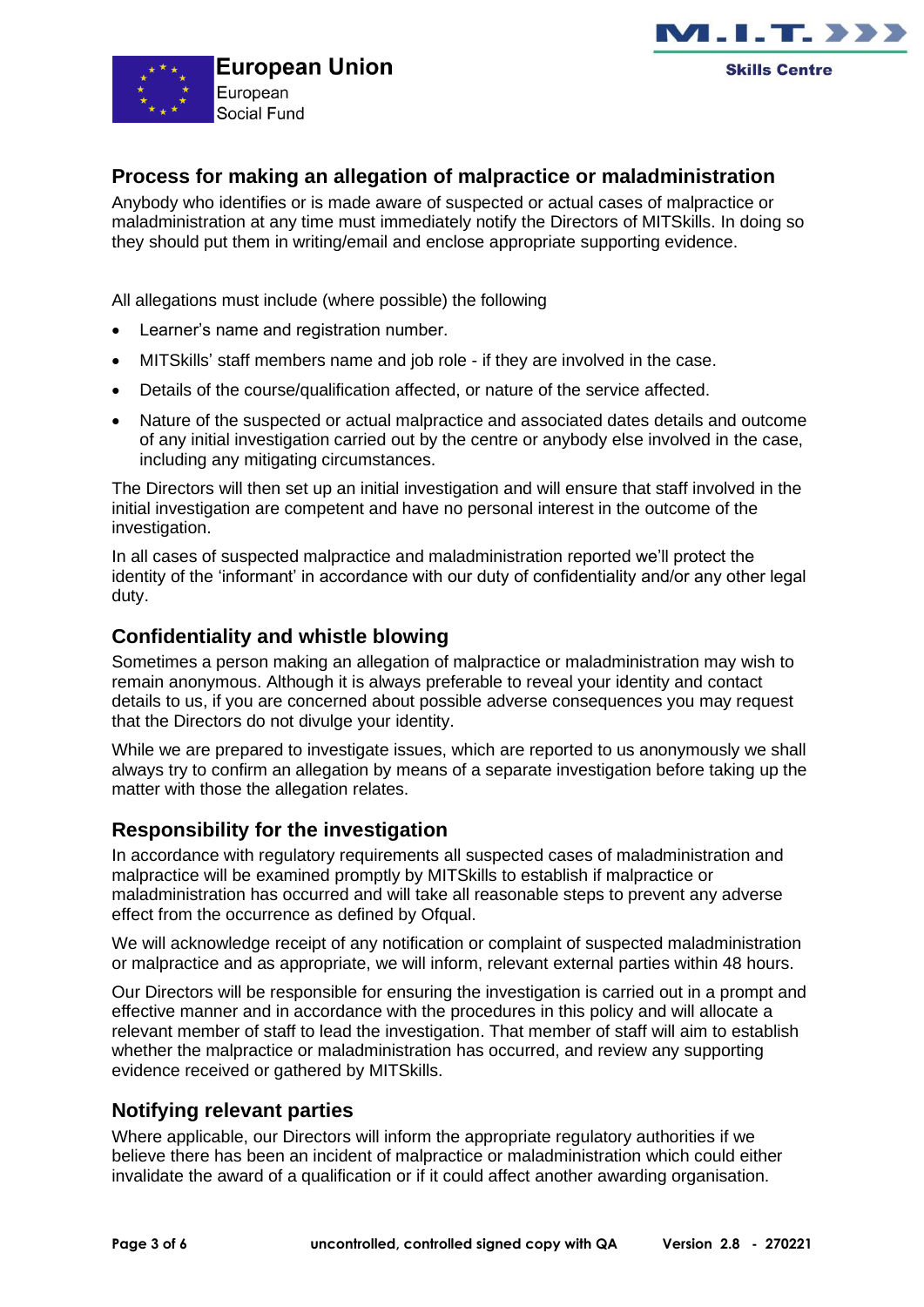



Where the allegation may affect another provider or more than one awarding organisation and their provision, we will also inform them in accordance with the regulatory requirements and obligations imposed by the regulator Ofqual. If we do not know the details of organisations that might be impacted, we will ask Ofqual to help us identify relevant parties that should be informed.

## **Investigation timelines**

We aim to action and resolve all stages of the investigation within 10 working days of receipt of the allegation, where this is not practical, we will notify the complainant of the proposed timescale.

The fundamental principle of all investigations is to conduct them in a fair, reasonable and legal manner, ensuring that all relevant evidence is considered without bias. In doing so investigations will be based around the following broad objectives:

- To establish the facts relating to allegations/complaints in order to determine whether any irregularities have occurred.
- To identify the cause of the irregularities and those involved.
- To establish the scale of the irregularities.
- To evaluate any action already taken.
- To determine whether remedial action is required to reduce the risk to current registered learners and to preserve the integrity of MITSkills and the integrity of qualifications.
- To identify any adverse patterns or trends.

The investigation may involve a request for further information from relevant parties and/or interviews with personnel involved in the investigation. Therefore, we will: -

- Ensure all material collected as part of an investigation must be kept secure.
- If an investigation leads to invalidation of certificates, or criminal or civil prosecution, all records and original documentation relating to the case will be retained until the case and any appeals have been heard and for five years thereafter.
- Expect all parties, who are either directly or indirectly involved in the investigation, to fully co-operate with us.

Either at notification of a suspected or actual case of malpractice or maladministration and/or at any time during the investigation, we reserve the right to withhold a learner's, and/or cohort's, results or certificates.

Where a member of MITSkills' staff or an MITSkills' partner or subcontractor is under investigation we may suspend them or move them to other duties or replace restriction including increased quality assurance on the individual, partner or subcontractor until the investigation is complete.

Throughout the investigation our Director will be responsible for overseeing the work of the investigation team to ensure that due process is being followed, appropriate evidence has been gathered and reviewed, and for liaising with and keeping informed relevant external parties.

#### Investigation report

After an investigation, we'll produce a draft report for the parties concerned to check the factual accuracy. Any subsequent amendments will be agreed between the parties concerned and ourselves.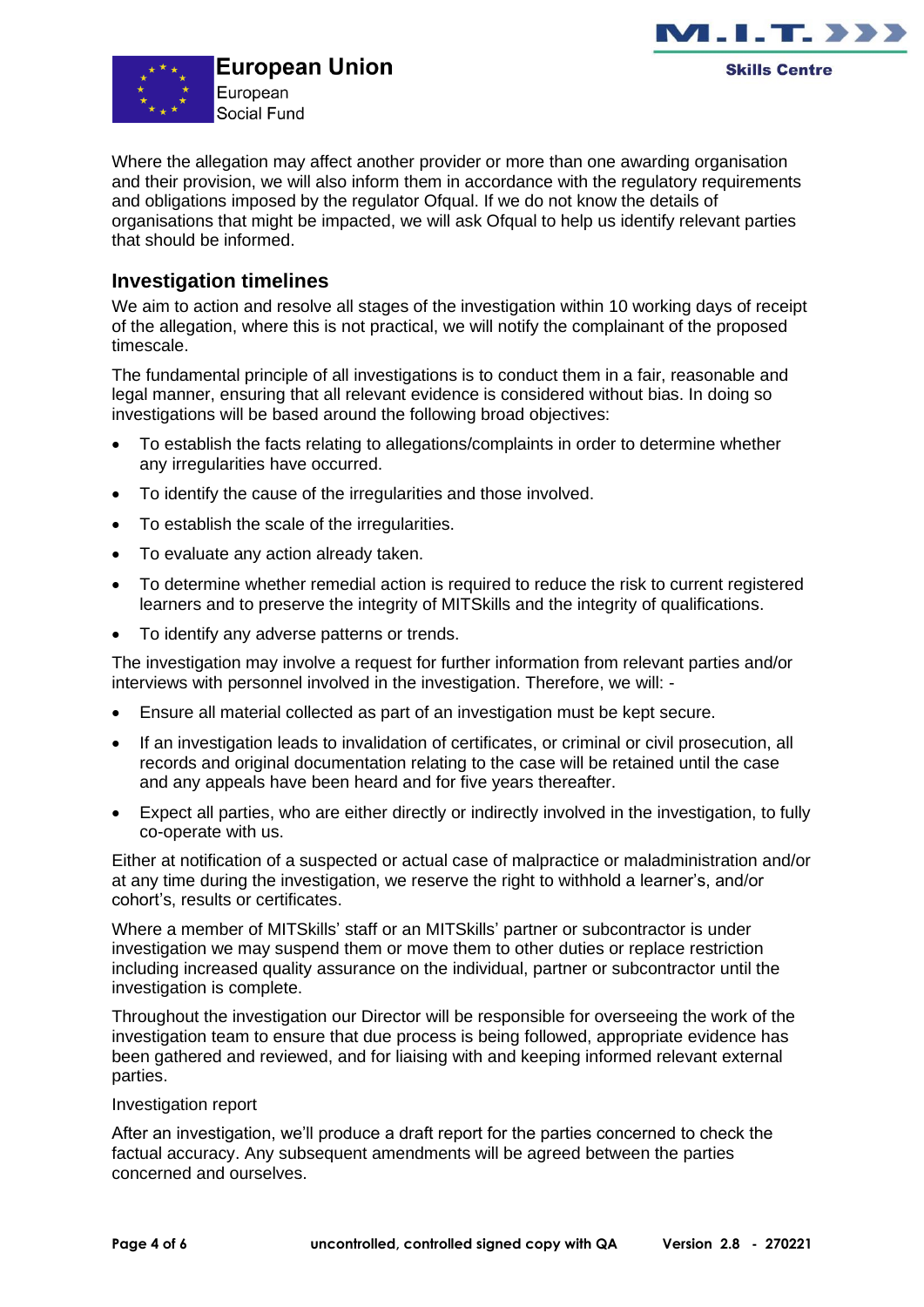



**European Union** 

The report will:

- Identify where the breach, if any, occurred.
- Confirm the facts of the case.
- Identify who is responsible for the breach (if any).
- Confirm an appropriate level of remedial action to be applied.
- If appropriate identify financial and contractual liabilities.

We'll make the final report available to the parties concerned and to the regulatory authorities and other external agencies as required.

If it was an independent/third party that notified us of the suspected or actual case of malpractice, we'll also inform them of the outcome – normally within 10 working days of making our decision - in doing so we may withhold some details if to disclose such information would breach a duty of confidentiality or any other legal duty.

If it's an internal investigation against a member of our staff the report will be agreed by the Managing Director, along with the relevant internal managers and appropriate internal disciplinary procedures will be implemented.

#### **Investigation outcomes**

If the investigation confirms that malpractice or maladministration has taken place, we will consider what action to take in order to:

- Minimise the risk to the integrity of certification now and in the future.
- Maintain public confidence in the delivery and awarding of qualifications.
- Discourage others from carrying out similar instances of malpractice or maladministration.
- Ensure there has been no gain from compromising our standards.

#### **The action we take may include:**

- Imposing actions in order to address the instance of malpractice/maladministration and to prevent it from reoccurring.
- In cases where certificates are deemed to be invalid, inform the Awarding Organisation concerned and the regulatory authorities why they're invalid and any action to be taken for reassessment and/or for the withdrawal of the certificates. We'll also let the affected learners know the action we're taking and that their original certificates are invalid and ask – where possible – the learner to return the invalid certificates to MITSkills.
- Informing relevant third parties (e.g. funding bodies) of our findings in case they need to take relevant action in relation to the centre.

In addition, to the above the Director will record any lessons learnt from the investigation and pass these onto relevant internal colleagues to help prevent the same instance of maladministration or malpractice from reoccurring.

If the relevant party(ies) wishes to appeal against our decision to impose sanctions, please refer to our Complaints Procedure.